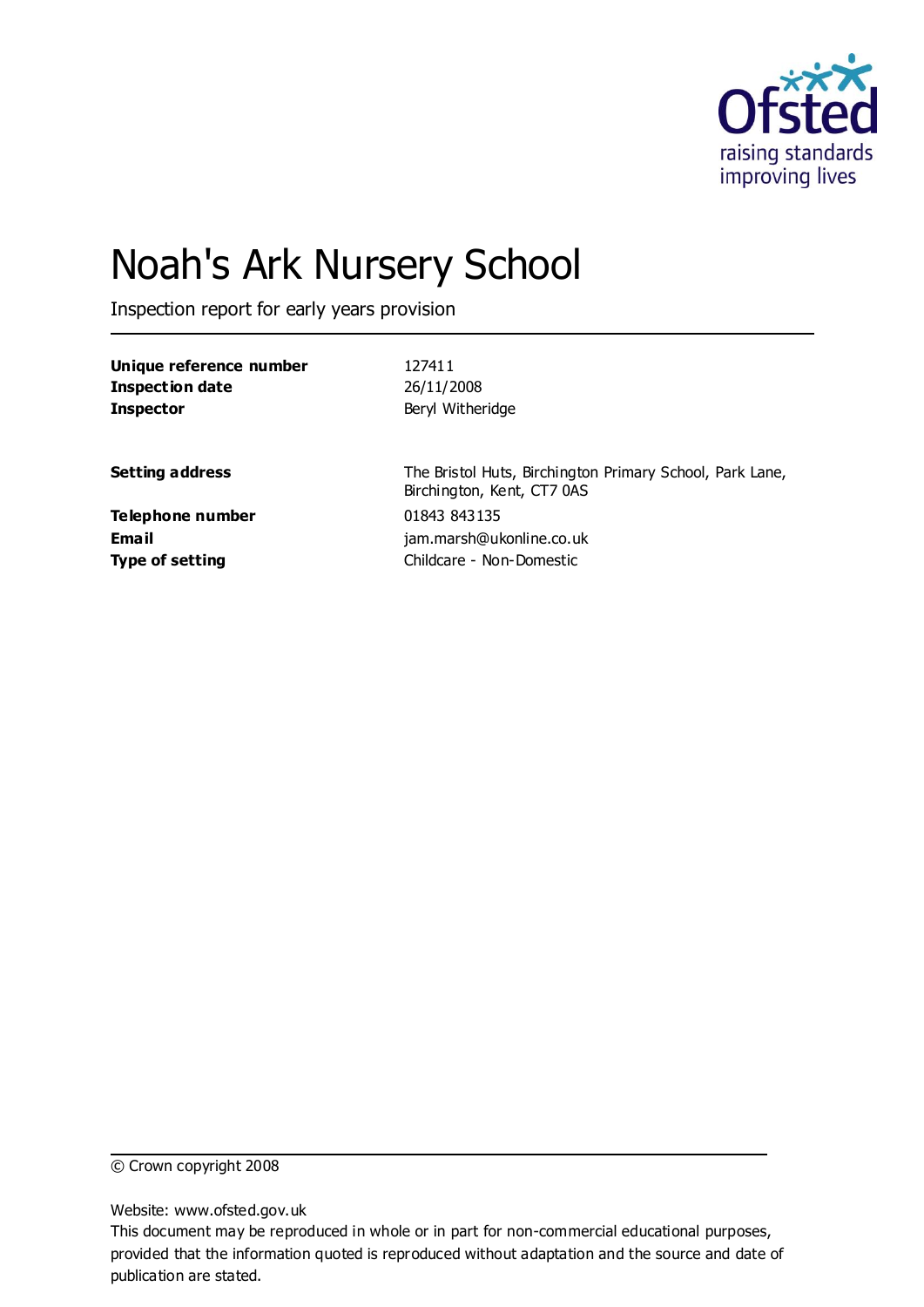### **Introduction**

This inspection was carried out by Ofsted under Sections 49 and 50 of the Childcare Act 2006 on the quality and standards of the registered early years provision. 'Early years provision' refers to provision regulated by Ofsted for children from birth to 31 August following their fifth birthday (the early years age group). The registered person must ensure that this provision complies with the statutory framework for children's learning, development and welfare, known as the *Early* Years Foundation Stage.

The provider must provide a copy of this report to all parents with children at the setting where reasonably practicable. The provider must provide a copy of the report to any other person who asks for one, but may charge a fee for this service (The Childcare (Inspection) Regulations 2008 regulations 9 and 10).

The setting also makes provision for children older than the early years age group which is registered on the voluntary and/or compulsory part(s) of the Childcare Register. This report does not include an evaluation of that provision, but a comment about compliance with the requirements of the Childcare Register is included in Annex B.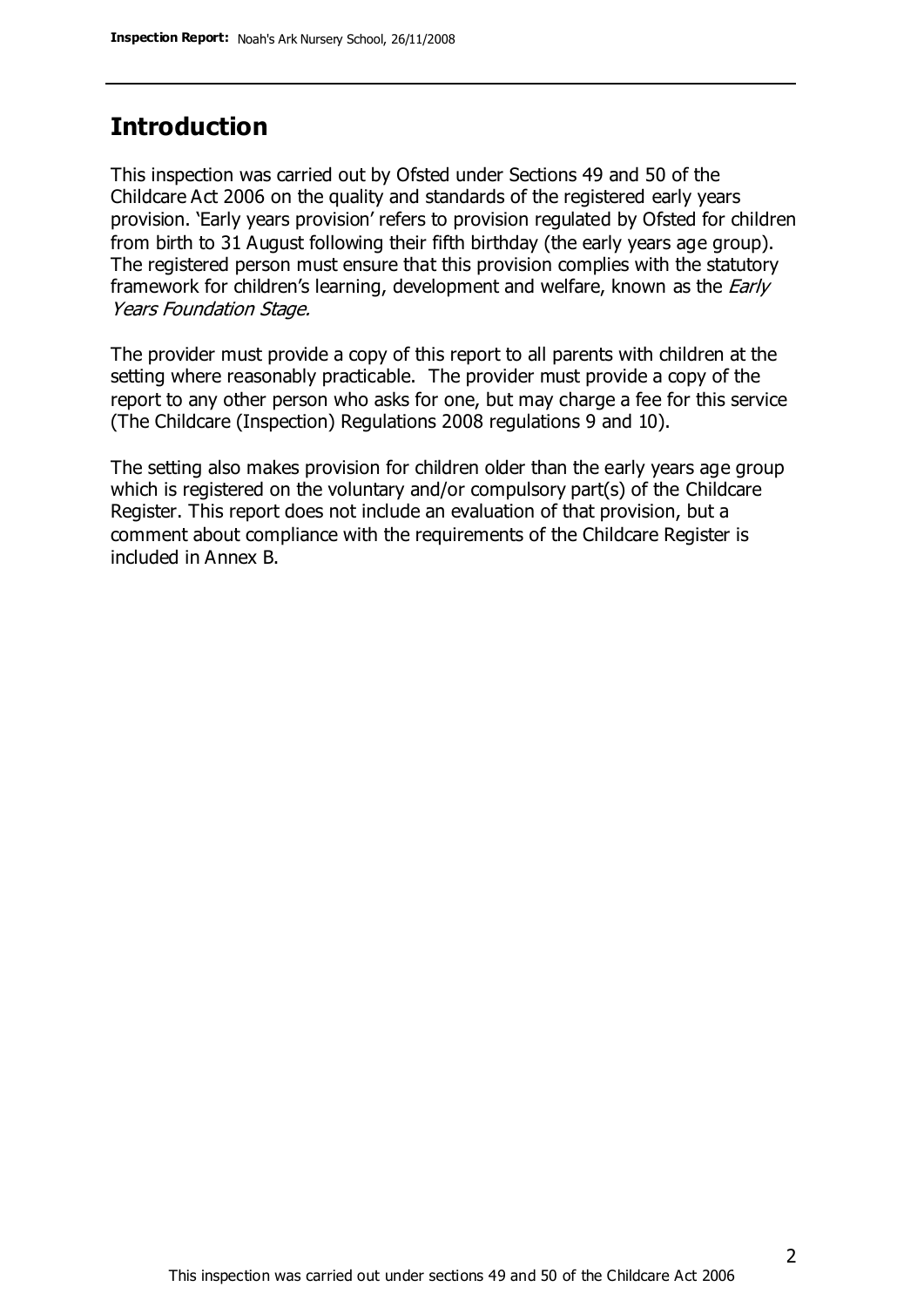## **Description of the setting**

Noah's Ark Nursery opened in 1994 and operates from a refurbished self contained unit in the grounds of Birchington Primary School hall. It is situated in Birchington, Kent . A maximum of 60 children may attend the nursery at any one time. The nursery is open each weekday from 08.30 to 16.00 and the after school club operates from 15.00 to 17.30 term times only with some additional holiday club weeks. All children share access to a secure enclosed outdoor play area.

There are currently 62 children aged from two to under five years on roll, with an additional 28 attending the after school club. Children receive funding for nursery education. This provision is registered on the Early Years Register and on both the voluntary and compulsory parts of the Childcare Register. Children come from a local catchment area. The nursery currently supports a number of children with learning difficulties and disabilities and can also support children who speak English as an additional language.

There are nine staff working with the children, of these five hold an early years qualification to National Vocational Qualification at level 2 or 3. Two staff have completed the Kent Advanced Play-Work certificate and one staff member is completing a degree in early years studies.

The group receives support from the Early Years Partnership.

### **Overall effectiveness of the early years provision**

Staff have a sound understanding of the Early Years Foundation Stage (EYFS) and how children progress. Planning is starting to take account of children's needs and their wishes. Children's welfare is promoted and the staff are very aware of the needs of the individual child. The nursery works in partnership with parents and has forged good relationships with the school and other outside agencies. The evaluation and assessment are beginning to identify areas for improvement and the management are taking steps to extend and improve the service they offer for both children and parents.

### **What steps need to be taken to improve provision further?**

To further improve the early years provision the registered person should:

- ensure that children's next steps are being clearly identified and used in leading future planning
- ensure children and staff's safety through improved staff deployment and use of premises
- review the behaviour management procedures so that staff are aware of what children are doing and know how to deal with it appropriately
- practise the emergency evacuation regularly so that all children know how to protect themselves in an emergency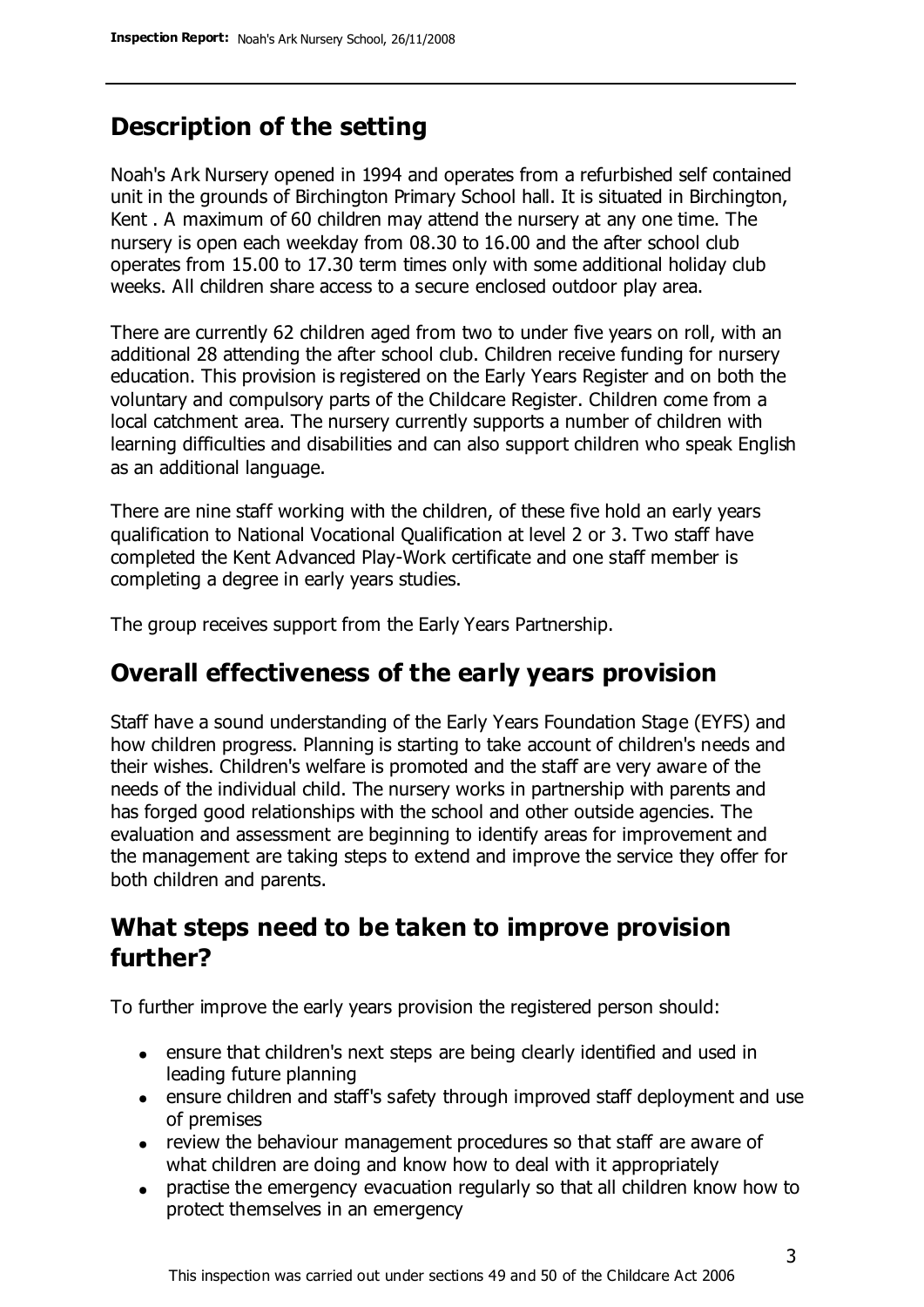continue to review the risk assessment for the equipment and premises both indoors and out and keep a clear record of these

### **The leadership and management of the early years provision**

Children benefit from a bright and welcoming environment. The premises have been recently renovated and this has had a positive impact on children and staff. Resources are accessible and children can choose what they would like to play with. Risk assessments are carried out but a clear record of these is not in place. Children are supervised at all times both indoors and out but staff deployment and how the premises can be best used are areas that require better management. Staff are well qualified and have the opportunities to attend training courses. Staff appraisals are carried out regularly and staff supervision to be introduced to allow management to address any issues which may arise immediately. The evaluation and assessment of the nursery's progress is still being put into place by management, but they are aware of the importance of this in meeting children's different needs and providing a full curriculum.

There are policies and procedures in place and these are currently under review and management will ensure that these will be freely available to all parents. The staff speak to parents on a daily basis about their child and do an annual review when they share the children's records with them. However the records are not clear, children's next steps are not always identified and their starting points have not always been recorded so it is difficult for staff to explain to parents how their children are progressing. There are good working relationships with the local school as well as outside agencies who are involved in the children's care. They also receive support from the local authority.

The staff are committed to promoting the children's welfare. They ensure that children are treated according to their needs and provide inclusive care for all children. Staff caring for the children have all been checked and management ensure that they are suitable to do so. Safeguarding training has been undertaken and staff are aware of their responsibilities towards the children in their care.

### **The quality and standards of the early years provision**

There is a good range of activities suitable for children under eight years. All resources and equipment are good quality and checked regularly for any damage. Outdoor play is available on a daily basis, meaning children benefit from the regular exercise and fresh air and helps to promote their physical development. Most of the toys are stored at children's level so they are able to choose what they want to do. Their independence is being promoted appropriately. Activities are mostly fun, but are sometimes not challenging enough to keep the children interested. Planning is not fully up-to-date or currently being fully implemented so staff are missing chances to stretch and extend children's learning.

Children are provided with a comfortable and safe environment in which their welfare is considered and promoted. Children are learning about the importance of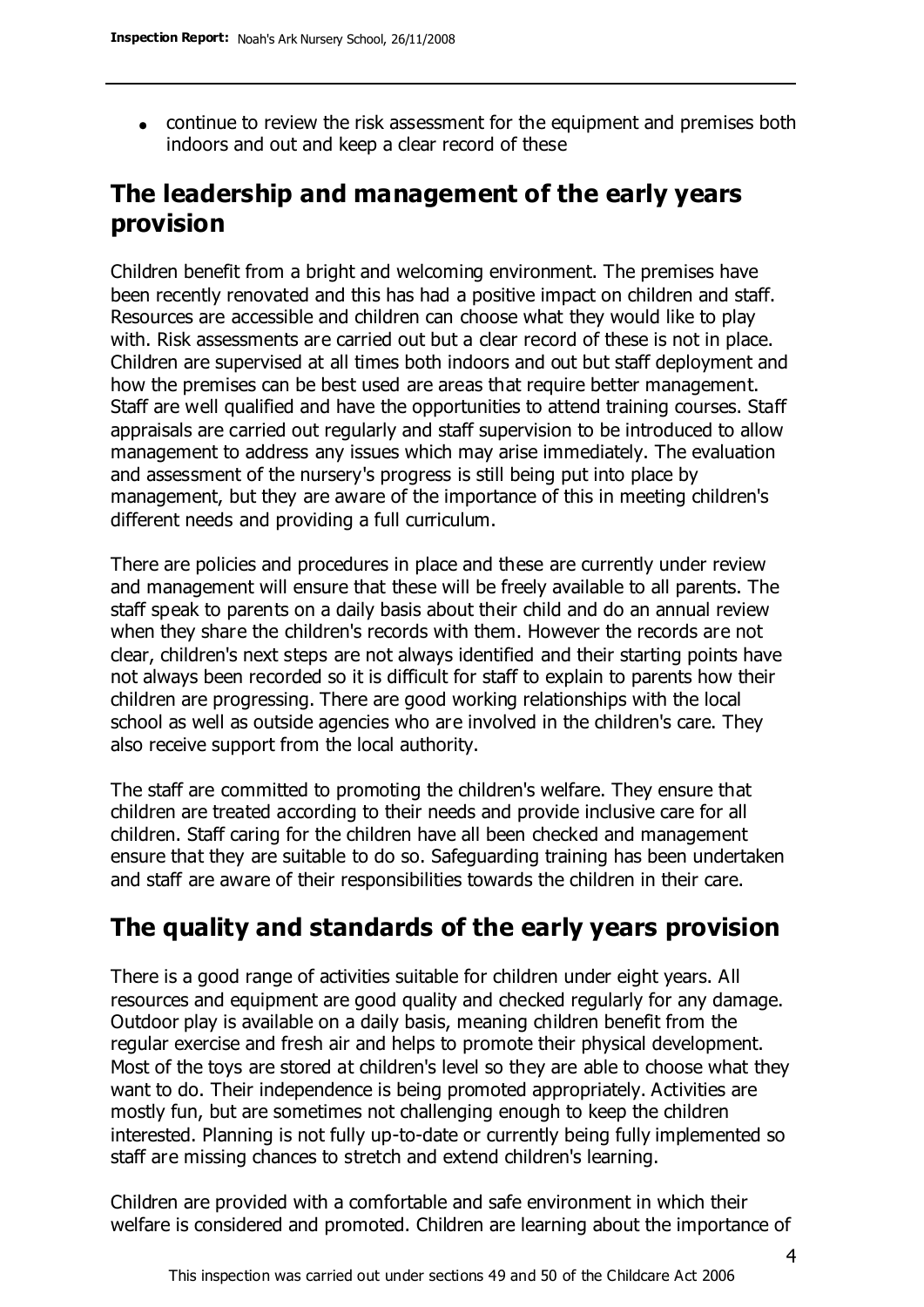personal hygiene routines. An emergency evacuation procedure is in place, but has not been carried out regularly enough to ensure that all children understand the procedures, or the importance of keeping themselves safe. The nursery has discussed the importance of road and car safety with the children. Children are provided with regular drinks and snacks such as fruit, vegetables, toast and sometimes biscuits, introducing them to the concept of a balanced diet.

Staff have a good understanding of how children learn, most have attended EYFS training or are booked onto a course. Children are provided with a range of activities and resources which encourage and support their progress in the areas of learning, but this is not fully recorded in their records. Children enjoy themselves and have fun. Children play happily with each other and have a good rapport with the staff who are good role models for the children. Staff work well together and have a positive attitude towards the children in their care and each other.

Children's behaviour is generally good and staff support this by encouraging children to respect each other and take turns. The children are very good at looking out for each other and being aware of others needs. However, staff are not always fully aware of what is happening in all areas of the room and fail to pick up on some disruptive behaviour such as children throwing sand at each other. Children are provided with a variety of learning opportunities in a safe and caring environment.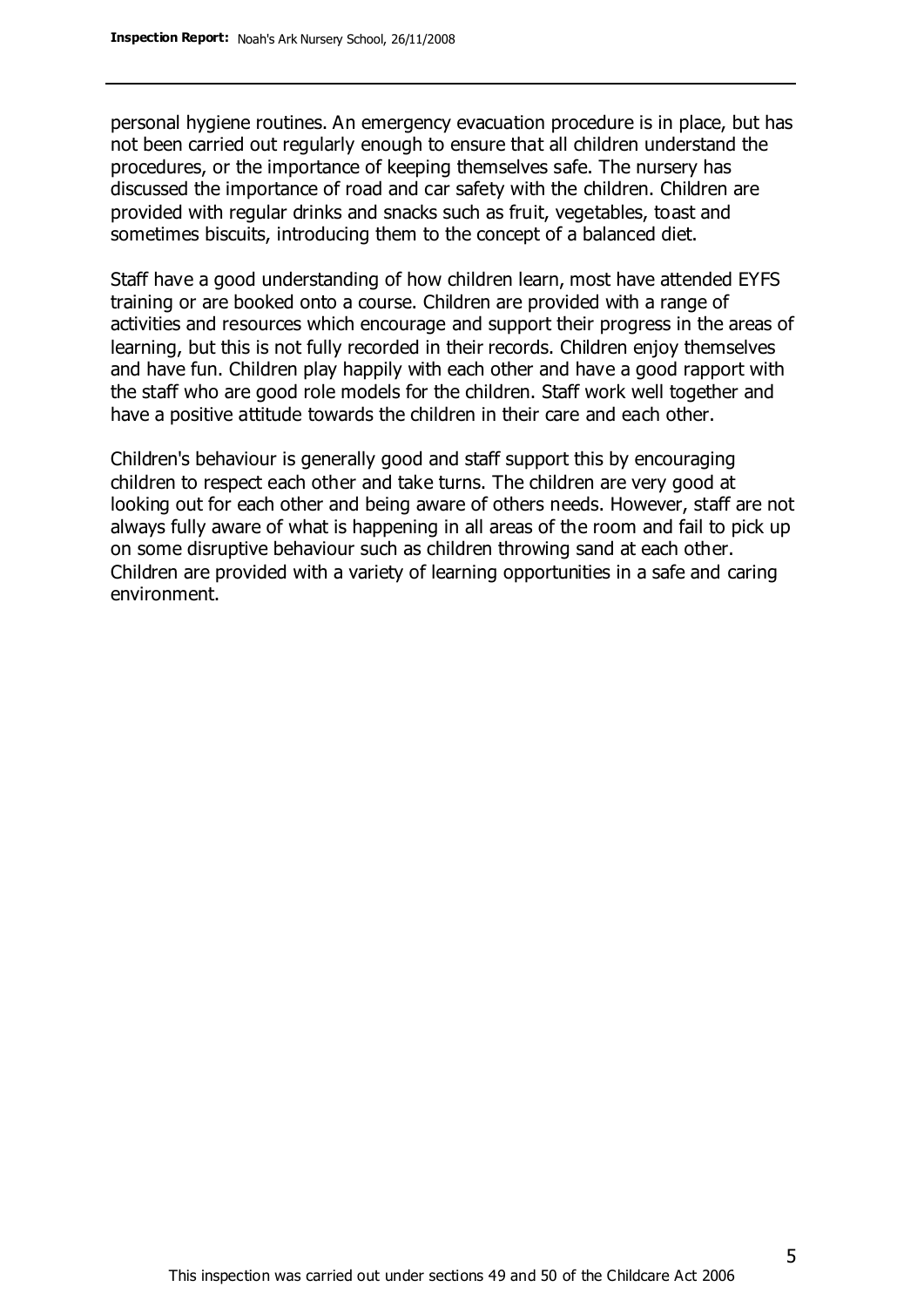# **Annex A: record of inspection judgements**

#### **The key inspection judgements and what they mean**

Grade 1 is Outstanding: this aspect of the provision is of exceptionally high quality Grade 2 is Good: this aspect of the provision is strong Grade 3 is Satisfactory: this aspect of the provision is sound Grade 4 is Inadequate: this aspect of the provision is not good enough

#### **Overall effectiveness**

| How effective is the provision in meeting the needs<br>of children in the Early Years Foundation Stage? |  |
|---------------------------------------------------------------------------------------------------------|--|
| How well does the provision promote inclusive practice?                                                 |  |
| The capacity of the provision to maintain continuous                                                    |  |
| improvement.                                                                                            |  |

#### **Leadership and management**

| How effectively is provision in the Early Years               |  |
|---------------------------------------------------------------|--|
| <b>Foundation Stage led and managed?</b>                      |  |
| How effective is the setting's self-evaluation, including the |  |
| steps taken to promote improvement?                           |  |
| How well does the setting work in partnership with parents    |  |
| and others?                                                   |  |
| How well are children safeguarded?                            |  |

### **Quality and standards**

| How effectively are children in the Early Years<br><b>Foundation Stage helped to learn and develop?</b> |   |
|---------------------------------------------------------------------------------------------------------|---|
| How effectively is the welfare of children in the Early                                                 | 3 |
| <b>Years Foundation Stage promoted?</b>                                                                 |   |
| How well are children helped to stay safe?                                                              |   |
| How well are children helped to be healthy?                                                             |   |
| How well are children helped to enjoy and achieve?                                                      | 3 |
| How well are children helped to make a positive                                                         | 3 |
| contribution?                                                                                           |   |
| How well are children helped develop skills that will                                                   |   |
| contribute to their future economic well-being?                                                         |   |

Any complaints about the inspection or report should be made following the procedures set out in the guidance available from Ofsted's website: www.ofsted.gov.uk